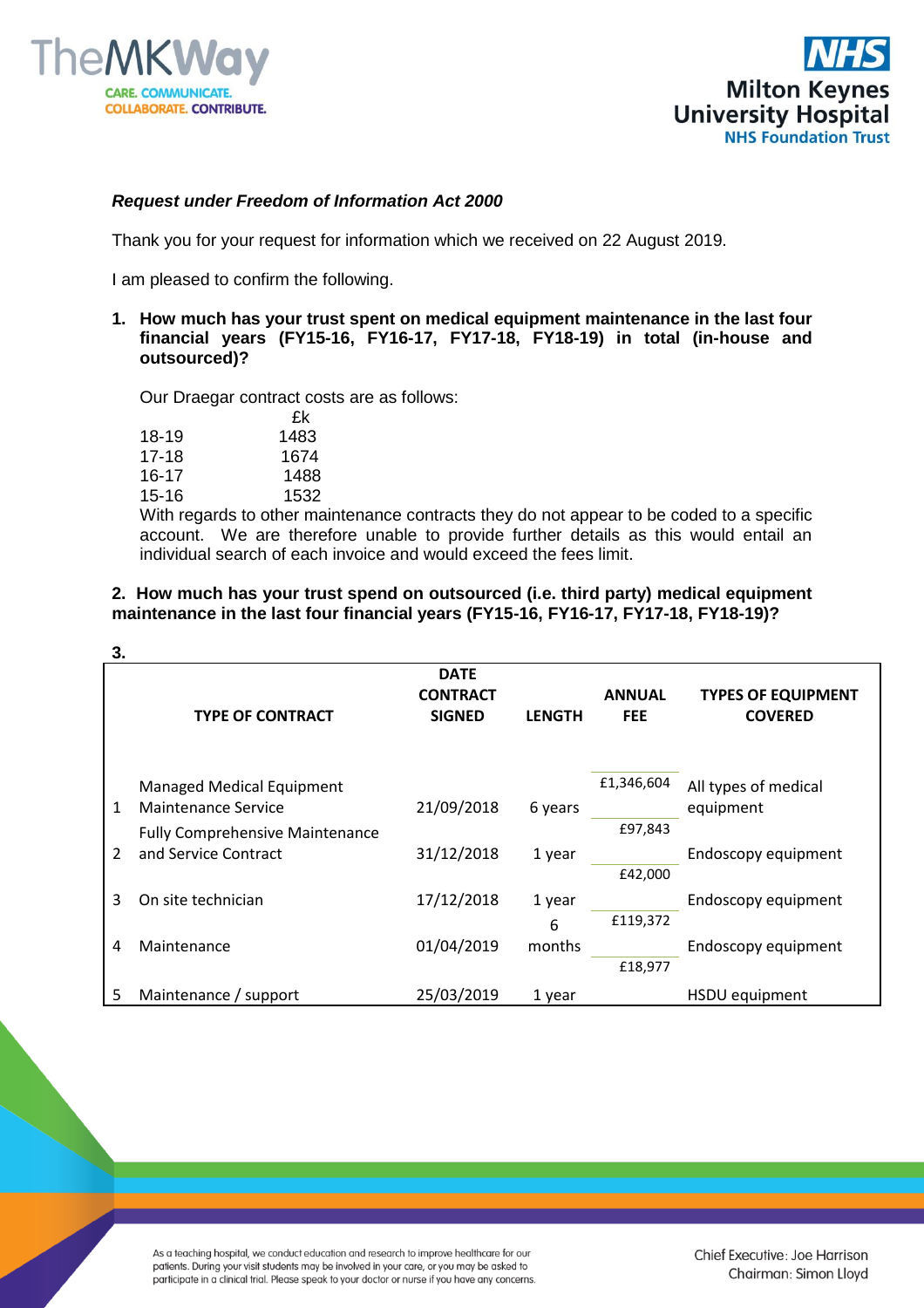



**4. Please provide a medical asset register for all medical equipment with a replacement value\* above £40,000. Please do not include the manufacturer name / equipment name to avoid commercially sensitive information, but include the following:**

- **a. Unique equipment identifier**
- **b. Type of equipment**
- **c. Location description**
- **d. Replacement value\*, in GBP**

**\*) Please note, if the 'replacement value' is not readily available, please present the net book value (i.e. depreciated) and explain how depreciation is modelled briefly (i.e. at what % rate).**

Please find below what I put down together for the Q4. Please check and then share as appropriate as per the request. Thank you.

|                             |                  |                    | <b>Estimated</b> |
|-----------------------------|------------------|--------------------|------------------|
| Location                    | Asset_Id   Model |                    | Cost             |
| Histopathology              | 102339           | XL                 | £<br>40,000.00   |
| X Ray OutPatient            | 106982           | Proteus            | 380,000.00<br>£  |
| Theatres                    | 60332            | MR                 | £<br>60,000.00   |
| Theatres                    | 60333            | MR                 | £<br>60,000.00   |
| X Ray                       | 115877           | Acselerate         | £<br>400,000.00  |
| Theatres                    | 107961           | Master             | £<br>45,000.00   |
| X Ray MCT2                  | 116244           | <b>AQUILION CX</b> | £1,400,000.00    |
| X-ray                       | 116898           | ICB1142236         | £1,100,000.00    |
| X-ray                       | 116784           | ELC1232005         | 400,000.00<br>£  |
| Angiography                 | 115498           | 00282VAS02         | £1,000,000.00    |
| X-ray                       | 116205           | A500               | £<br>94,000.00   |
| X-ray                       | 116199           | A500               | £<br>94,000.00   |
| X-ray                       | 116181           | A500               | £<br>94,000.00   |
| X-ray                       | 117373           | A500               | £<br>94,000.00   |
| X-ray                       | 117377           | A500               | £<br>94,000.00   |
| X-ray                       | 117469           | A500               | 94,000.00<br>£   |
| Theatre Phase 2             | 108023           | 40C                | £<br>80,000.00   |
| Theatre Phase 2             | 115760           | VERSA PULSE P20    | £<br>60,000.00   |
| Theatre Phase 2             | 107354           | Aura XP            | £<br>80,000.00   |
| DoCC                        | 107719           | Micro Maxx         | £<br>55,000.00   |
| Ward 16                     | 108531           | S.CATH             | £<br>45,000.00   |
| Dermatology                 | 108109           | PC311              | £<br>40,000.00   |
| Cardiology                  | 117275           | IE33               | 130,000.00<br>£  |
| ENT Con Room OP 62 (purple) | 117510           | Matrix ES II       | £<br>50,000.00   |

As a teaching hospital, we conduct education and research to improve healthcare for our patients. During your visit students may be involved in your care, or you may be asked to participate in a clinical trial. Please speak to your doctor or nurse if you have any concerns.